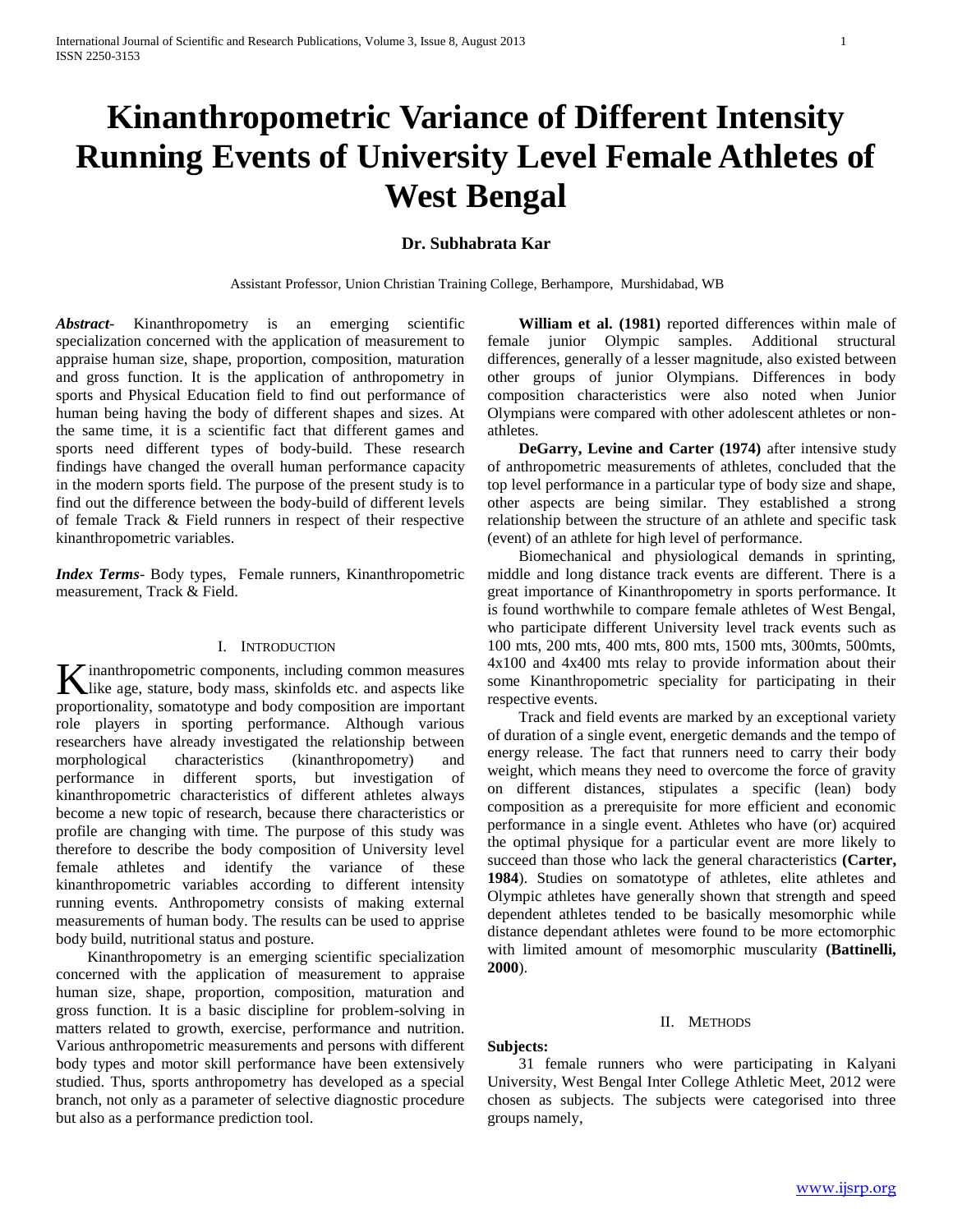1. Short Distance Group (SDG): Who participated 100 mts, 200 mts. and 400 mts. Run and  $n=15$ ,

 2. Middle Distance Group (MDG): Who participated 800 mts, and 1500 mts. Run and n=8,

 3. Long Distance Group (LDG): Who participated 3000 mts, and 5000 mts. Run and n=8.

 Standardized kinanthropometric measurement procedure was used with the help of requisite equipment available i.e. Stadiometer, Steel tape, Skinfold calliper and Weighing machine. The following kinanthropometric measurements were taken:

Weight[Kg.], Height[cm.], Arm length[cm.], Leg length[cm.], Biceps skin fold[mm.], Triceps skin fold[mm.], Sub-scapular skin fold[mm.] and Height/leg ratio.

 One way ANOVA was computed to compare among three groups on the selected kinanthropometric variables and for significance of 'F' then Tukey HSD method was applied for post HOC difference between two separate means.

#### III. RESULTS AND DISCUSSION

 Mean, S.D. and S.E. of Height, Weight, Arm length, Leg length, Biceps skin fold, Triceps skin fold, Sub-scapular skin fold and Height/leg ratio is presented in Table No.1,2,3,4,5,6,7 and 8 respectively.

**Table :- 1 Mean, S.D. and S.E. of Height of three groups.**

|      | <b>SDG</b> | <b>MDG</b> | LDG      | Total    |
|------|------------|------------|----------|----------|
| N    | 15         | o          |          | 31       |
| Mean | 156.972    | 156.0513   | 157.1625 | 156.7835 |
| S.D. | 3.2838     | 3.2156     | 2.1197   | 2.9483   |
| S.E. | 0.8479     | 1.1369     | 0.7494   | 0.5295   |

## **Table :- 2 Mean, S.D. and S.E. of Weight of three groups.**

|      | <b>SDG</b> | <b>MDG</b> | LDG     | Total   |
|------|------------|------------|---------|---------|
| N    | 15         |            |         | 31      |
| Mean | 47.2233    | 46.1523    | 43.3625 | 45.9506 |
| S.D. | 2.0716     | 3.3964     | 2.0896  | 2.8845  |
| S.E. | 0.5349     | 1.2008     | 0.7388  | 0.5181  |

**Table :- 3 Mean, S.D. and S.E. of Arm length of three groups.**

|      | <b>SDG</b> | <b>MDG</b> | <b>LDG</b> | Total   |
|------|------------|------------|------------|---------|
|      |            |            |            | 31      |
| Mean | 72.3867    | 71.85      | 72.5438    | 72.2887 |
| S.D. | 0.9674     | 0.8852     | 1.33       | 1.0516  |
| S.E. | 0.2498     | 0.313      | 0.4702     | 0.1889  |

**Table :- 4 Mean, S.D. and S.E. of Leg length of three groups.**

|      | <b>SDG</b> | <b>MDG</b> | LDG     | Total   |
|------|------------|------------|---------|---------|
|      | 15         |            |         | 31      |
| Mean | 93.3873    | 93.345     | 95.4088 | 93.8981 |
| S.D. | 3.7756     | 2.6291     | 2.5794  | 3.2616  |
| S.E. | 0.9748     | 0.9295     | 0.9119  | 0.5858  |

## **Table :- 5 Mean, S.D. and S.E. of Biceps skinfold of three groups.**

|      | <b>SDG</b> | <b>MDG</b> | LDG    | Total   |
|------|------------|------------|--------|---------|
|      | 15         |            |        | 31      |
| Mean | 3.562      | 3.9825     | 3.8688 | 3.7497  |
| S.D. | 0.2499     | 0.1391     | 0.2155 | 0.02834 |
| S.E. | 0.0645     | 0.0492     | 0.0762 | 0.0509  |

## **Table :- 6 Mean, S.D. and S.E. of Triceps skinfold of three groups.**

|      | <b>SDG</b> | <b>MDG</b> | LDG    | Total   |
|------|------------|------------|--------|---------|
|      |            |            |        | 31      |
| Mean | 7.0947     | 7.25       | 6.8863 | 7.081   |
| S.D. | 0.1981     | 0.355      | 0.1025 | 0.02608 |
| S.E. | 0.0511     | 0.1255     | 0.0362 | 0.0468  |

## **Table :- 7 Mean, S.D. and S.E. of Subscapular skinfold of three groups.**

|      | <b>SDG</b> | <b>MDG</b> | <b>LDG</b> | Total  |
|------|------------|------------|------------|--------|
| N    | 15         |            |            | 31     |
| Mean | 7.388      | 8.3188     | 8.3238     | 7.8697 |
| S.D. | 0.2006     | 0.1638     | 0.2402     | 0.5131 |
| S.E. | 0.0518     | 0.0579     | 0.0849     | 0.0922 |

## **Table :- 8 Mean, S.D. and S.E. of Height/leg ratio of three groups.**

|             | <b>SDG</b> | <b>MDG</b> | LDG    | Total  |
|-------------|------------|------------|--------|--------|
| $\mathbf N$ | 15         |            |        | 31     |
| Mean        | 1.677      | 1.666      | 1.643  | 1.665  |
| S.D.        | 0.0384     | 0.0206     | 0.0250 | 0.0336 |
| S.E.        | 0.009927   | 0.0579     | 0.0849 | 0.0922 |

 The ANOVA table for different Kinanthropometric variables are presented in Table No.9. Here between group (BG) variance is calculated with degrees of freedom =2 and error variance is calculated with degrees of freedom =28.

## **Table:-9 Analysis of variance of Kinanthropometric Variables of three groups.**

| Variables  | $(SS)_{b}$ | $(SS)_{e}$ | $(MS)_{h}$ | $(MS)_{e}$ |          |          |
|------------|------------|------------|------------|------------|----------|----------|
| Height     | 5.9716     | 254.7979   | 2.9858     | 9.0999     | $0.33*$  | 0.721682 |
| Weight     | 78.21      | 171.3934   | 39.105     | 6.1212     | $6.39**$ | 0.005175 |
| Arm-length | 2.204      | 30.9695    | .102       | . 1061     | $1*$     | 0.380640 |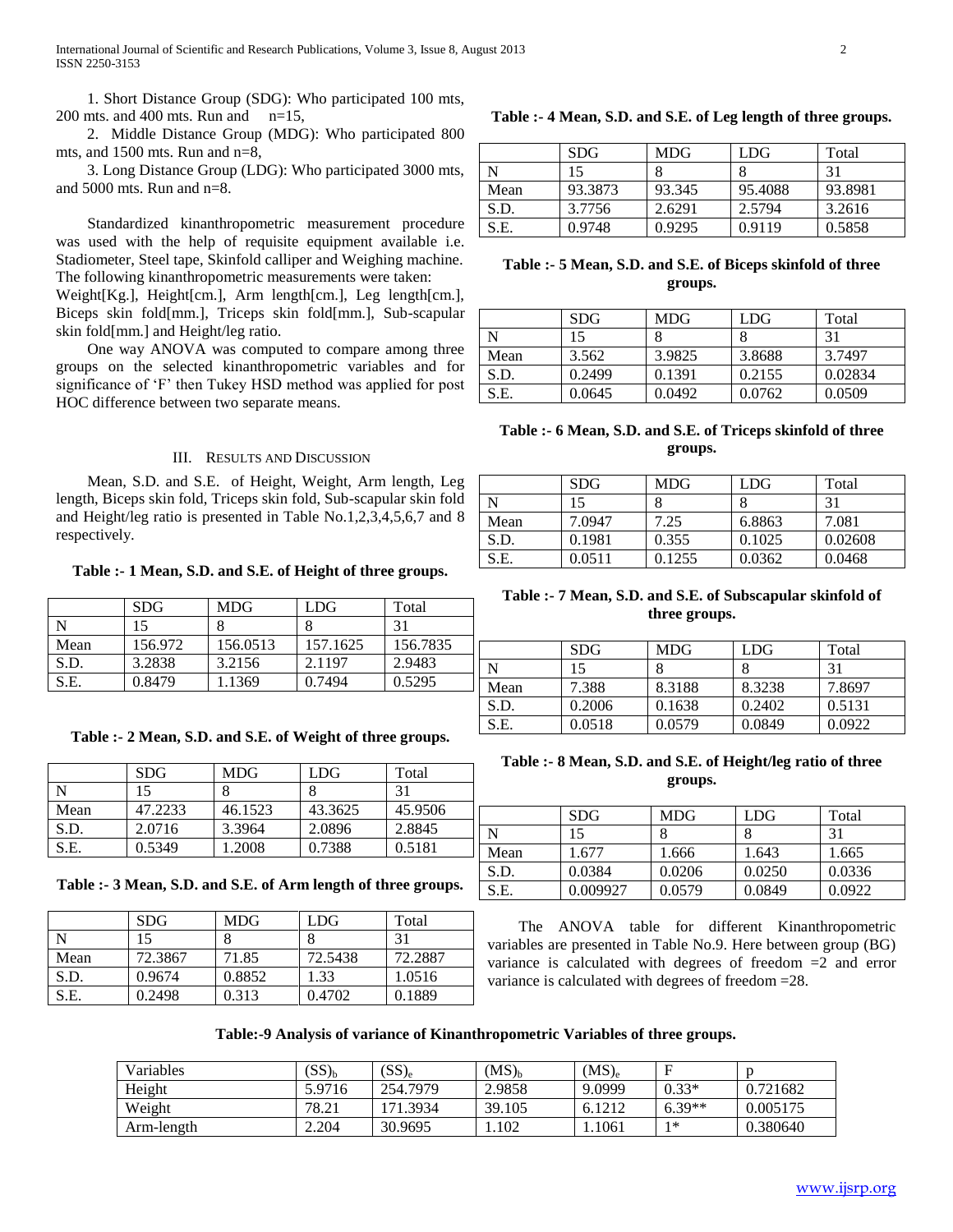International Journal of Scientific and Research Publications, Volume 3, Issue 8, August 2013 3 ISSN 2250-3153

| Leg-length        | 24.6171  | 294.529  | 12.3086  | 10.5189  | $17*$     | 0.325083 |
|-------------------|----------|----------|----------|----------|-----------|----------|
| Biceps SF         | 1.0754   | 1.3345   | 0.5377   | 0.0477   | $11.28**$ | 0.000255 |
| <b>Triceps SF</b> | 0.5347   | 1.5054   | 0.2674   | 0.0538   | 4 97**    | 0.014218 |
| Sub-scapular SF   | 6.743    | 1.1551   | 3.3715   | 0.0413   | $81.72**$ | 0.0001   |
| $H/L$ ratio       | 0.005887 | 0.028068 | 0.002943 | 0.001002 | $2.94*$   | 0.069343 |

\*Not-Significant,\*\*Significant.

#### **Table:-10 Post HOC Test For Weight**

| $M_{sdg}$ | Vs<br>$M_{mdg}$ | <b>NS</b> | HSD[0.05]          |
|-----------|-----------------|-----------|--------------------|
| $M_{sdg}$ | $Vs$ $M_{ldg}$  | P< 0.01   | 2.81, $HSD[0.01]=$ |
| $M_{mdg}$ | $Vs$ $M_{ldg}$  | <b>NS</b> | 3.6                |

#### **Table:-11 Post HOC Test For Biceps SF**

| $M_{\text{sdg}}$<br>$Vs \ M_{mdg}$ | P< 0.01   | HSD[0.05]          |
|------------------------------------|-----------|--------------------|
| $M_{sdg}$<br>$Vs$ $M_{ldg}$        | P < 0.05  | $0.25, HSD[0.01]=$ |
| $M_{mdg}$<br>$Vs$ $M_{ldg}$        | <b>NS</b> | 0.32               |

#### **Table:-12 Post HOC Test For Triceps SF**

| $M_{sdg}$ | Vs.<br>$M_{mdg}$ | <b>NS</b> | HSD[0.05]              |
|-----------|------------------|-----------|------------------------|
| $M_{sdg}$ | $V_s$ $M_{ldg}$  | <b>NS</b> | $0.26$ , HSD $[0.01]=$ |
| $M_{mdg}$ | $Vs$ $M_{ldg}$   | P< 0.01   | 0.34                   |

**Table:-13 Post HOC Test For Subscapular SF**

| $\rm M_{\rm sdg}$ | $Vs$ $M_{mdg}$        | P< 0.01 | HSD[0.05]<br>$=$      |
|-------------------|-----------------------|---------|-----------------------|
| $\rm M_{\rm sdg}$ | $Vs$ $M_{ldg}$        | P<0.01  | $0.23,$ HSD $[0.01]=$ |
| $\rm M_{mdg}$     | $Vs$ $M_{\text{ldg}}$ | NS.     | 0.30                  |
|                   |                       |         |                       |

 Table:-9 shows that there was no significant difference between height, arm-length, leg-length and height/leg ratio of three groups, but it was found that there was at least two groups were significantly different in respect of their weight, biceps skinfold, triceps skin fold as well as sub-scapular skin fold. Therefore, Tukey post HOC test was conducted for those means i.e. for weight, biceps skinfold, triceps skinfold and sub-scapular skinfold. Post HOC test showed that, in case of weight, there was no significant difference between mean of  $SDG(M_{sdg})$  and mean of MDG (  $M_{\text{mdg}}$ ) and mean of MDG( $M_{\text{mdg}}$ ) and mean of LDG (  $M_{\text{ldg}}$ ), but significant difference was found between mean of  $SDG(M_{sdg})$  and mean of LDG ( $M_{ldg}$ ) in 0.01 level of significant. This means that the body weight of SDG was found greater than long distance runners. There was no different between MDG and LDG as well as SDG and MDG in respect of weight. At the same time, significant difference was found between short distance runners and middle distance runners in respect of biceps skinfold (in 0.05 level of sig.). Same result was found between short and long distance runners in respect of biceps SF (in 0.01 level of sig.). This means that SDG were found lower biceps SF in comparison with MDG and LDG. In that case also MDG and LDG were not different. In case of triceps SF opposite result was found i.e. significant difference was found between MDG and

LDG, but no significant difference was found between SDG and MDG as well as SDG and LDG. Sub-scapular SF shows similar result like biceps SF i.e. significant difference was found between short distance runners and middle distance runners (in 0.01 level) as well as short distance runners and long distance runners (in 0.01 level). No difference was found between MDG and LDG. In this case also SDG showed lower sub-scapular SF than other groups. Researchers in the past have pointed out that sprinters are highly mesomorphic in nature **(Tanner, 1964; Sodhi, 1984; Vucetic et al., 2005)** i.e. lower fat percentage than middle distance and long distance runners. The present study is very much consistent with those studies.

 The results of the a study conducted by **Abraham, G. (2010)** indicates that in comparison to other sports disciplines track and field athletes have lower body fat percentage. The analysis of that study showed that athletes of various track and field events statistically differ in morphological measures, especially in dimensions of body volume and body fat. **Abraham, G. (2010)** also concluded that the lowest value of % body fat was present among sprinters which are reflected in their lower values of skinfold measurement. The present study showed more or less similar results. **Cureton (1941)** stated that in general people with long legs and long arms and relatively short trunks were physically work types in long sustained heavy work but might show great speed and endurance at high levels of athletic activity. **Westlake (1967)** divided 61 female track and field athletes of San Diego County into four groups on the basis of their best event and somatotyped them using **Heath- Carter (1967)** anthropometric method. The mean somatotypes for each group were sprinters 3-3.5-4, jumpers 3-3-4.5, distance runners 3-4-3.5, and throwers 5-4.5-2. Thrower differed from the other groups in being heavier, more endomorphic, more mesomorphic and less ectomorphic. Distance runners were shortest and they were less linear than sprinters and jumpers. **Eiben (1972)** studied 125 women athletes during the Europian athletic championship. He found that in each anthropological character the sprinters had small dimension than all other women athletes.

 **Muthiah and Venketswarlu (1973)** studied the Indian track and field athletes and noticed among the runners, the age increased and height and weight decreased with the increase in distance they run. **De-Garay et al (1974)** examined 1265 Olympic athletes at Mexico Olympics in 1968, from the total number of 6084 competitors and studied the apparent relationship between sports specially and physical structure of the individual. This study clearly supports the hypothesis: (a) there is a strong relationship between structure of athlete and the specific task in which he excels and (b) Clear physical prototypes exists for optional performance at the Olympic level games. **De-Garay et al (1974)** were perhaps the first to report comprehensive anthropometrical data to Olympic women players. Anthropometric study was done by **Sidhu (1990)** on 105 runners specializing in long, middle and short distances, by applying standard techniques. The results indicated that long,